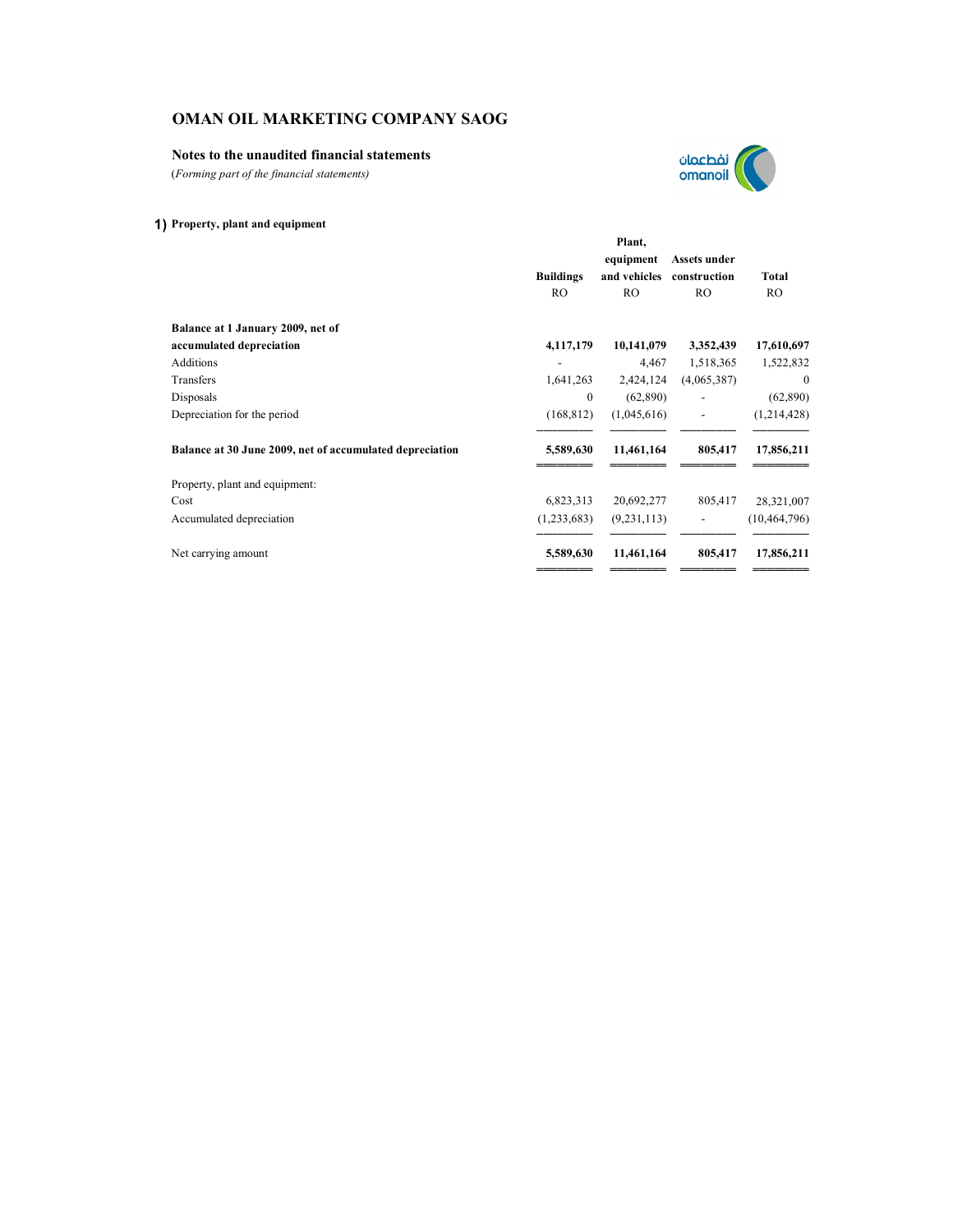**Notes to the unaudited financial statements**

(*Forming part of the financial statements)*



| 2) Inventories                         |            |            |            |
|----------------------------------------|------------|------------|------------|
|                                        | 30/06/2009 | 30/06/2008 | 31/12/2008 |
|                                        | <b>RO</b>  | <b>RO</b>  | <b>RO</b>  |
| Oil and lubricants                     | 4,840,649  | 1,919,075  | 4,276,909  |
| <b>Stores</b>                          | 7,497      | 7,497      | 7,497      |
| Provision for slow moving stock        | (67,000)   | $\bf{0}$   | $\bf{0}$   |
|                                        | 4,781,146  | 1,926,572  | 4,284,406  |
| 3) Accounts receivable and prepayments |            |            |            |
|                                        | 30/06/2009 | 30/06/2008 | 31/12/2008 |
|                                        | <b>RO</b>  | <b>RO</b>  | <b>RO</b>  |
| Trade receivables                      | 16,408,206 | 16,766,117 | 15,586,675 |
| Less: impairment provision             | (945, 677) | (865, 416) | (822, 668) |
|                                        | 15,462,529 | 15,900,701 | 14,764,007 |
| Amounts due from related parties       | 551,020    | 36,032     | 532,452    |
| Other receivables                      | 96,963     | 373,997    | 562,235    |
| Prepaid expenses                       | 1,176,116  | 1,072,882  | 947,800    |
|                                        | 17,286,628 | 17,383,612 | 16,806,494 |
|                                        |            |            |            |

## **Accounts receivable and prepayments**

Changes to the level of impairment provision for trade accounts receivable during the period are as follows

|                                         | 30/06/2009<br>RO | 30/06/2008<br>RO | 31/12/2008<br>RO |
|-----------------------------------------|------------------|------------------|------------------|
| Balance at 1 January                    | 822,668          | 954,848          | 954,848          |
| Written back/provided during the period | 126,439          | (58, 551)        | (20, 162)        |
| Written off during the period - net     | (3,430)          | (30, 881)        | (112,018)        |
| Balance at 31 December                  | 945,677          | 865,416          | 822,668          |

## **4) Number of Shares**

|                                                                | 30/06/2009<br><b>Number of shares</b> | 30/06/2008<br><b>Number of shares</b> | 31/12/2008<br><b>Number of shares</b> |
|----------------------------------------------------------------|---------------------------------------|---------------------------------------|---------------------------------------|
| 3,225,000 Multi-vote shares of RO 0.1 each                     | 3,225,000                             | 3,225,000                             | 3,225,000                             |
| 61,275,000 Ordinary shares of RO 0.1 each                      | 61,275,000                            | 61,275,000                            | 61,275,000                            |
|                                                                | 64,500,000                            | 64,500,000                            | 64,500,000                            |
|                                                                | 30/06/2009<br><b>Number of shares</b> | 30/06/2008<br><b>Number of shares</b> | 31/12/2008<br><b>Number of shares</b> |
| Oman Oil Company SAOC - Multi-vote shares<br>- Ordinary shares | 3,225,000<br>28,380,000               | 3,225,000<br>28,380,000               | 3,225,000<br>28,380,000               |
|                                                                | 31,605,000                            | 31,605,000                            | 31,605,000                            |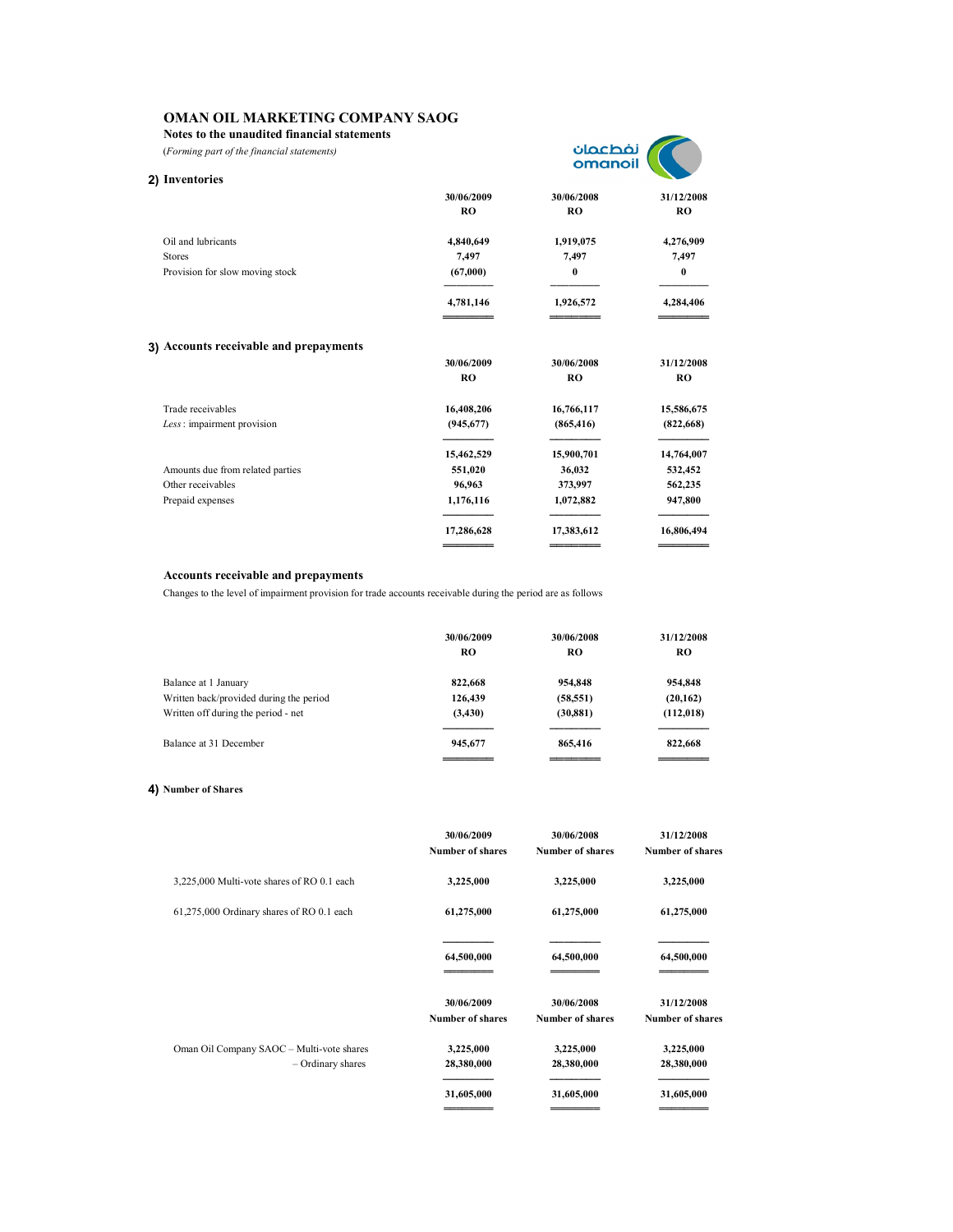**Notes to the unaudited financial statements**

(*Forming part of the financial statements)*

|                         | فطعمان<br>omanoi        |                         |  |
|-------------------------|-------------------------|-------------------------|--|
| 30/06/2009<br><b>RO</b> | 30/06/2008<br><b>RO</b> | 31/12/2008<br><b>RO</b> |  |
|                         |                         |                         |  |
| 210,839                 | 329,806                 | 329,806                 |  |
| 14,473                  | 40,877                  | 51,780                  |  |
| (54, 811)               | (126, 615)              | (170, 747)              |  |
| 170,501                 | 244,068                 | 210,839                 |  |
|                         |                         |                         |  |
|                         |                         |                         |  |

# **6) Accounts payable and accruals**

|                                                                | 30/06/2009<br><b>RO</b> | 30/06/2008<br><b>RO</b> | 31/12/2008<br><b>RO</b> |
|----------------------------------------------------------------|-------------------------|-------------------------|-------------------------|
| Trade accounts payable                                         | 13,543,135              | 13,857,467              | 14,341,501              |
| Accrued expenses                                               | 2,599,292               | 1,763,105               | 2,616,152               |
| Directors' remuneration                                        | 37,350                  | 33,750                  | 76,549                  |
| Other payables                                                 | 312,318                 | (68, 372)               |                         |
|                                                                | 16,492,094              | 15,585,950              | 17,034,202              |
| 7) Income tax                                                  |                         |                         |                         |
|                                                                | 30/06/2009<br><b>RO</b> | 30/06/2008<br>RO        | 31/12/2008<br><b>RO</b> |
| Current liability:                                             |                         |                         |                         |
| Current period                                                 | 297,940                 | 440,000                 | 827,000                 |
| Prior years                                                    | 78,160                  | 36,245                  | 36,245                  |
|                                                                | 376,100                 | 476,245                 | 863,245                 |
| Income statement:                                              |                         |                         |                         |
| Current period                                                 | 297,940                 | 440,000                 | 827,000                 |
| Reversal of excess tax provision relating to earlier years     | $\bf{0}$                | $\bf{0}$                | $\bf{0}$                |
| Deferred tax asset relating to the origination and reversal of |                         |                         |                         |
| temporary differences                                          | $\bf{0}$                | $\bf{0}$                | 55,486                  |
|                                                                | 297,940                 | 440,000                 | 882,486                 |
| Deferred tax asset:                                            |                         |                         |                         |
| At 1 January                                                   | (9, 438)                | 46,048                  | 46,048                  |
| Movement for the period                                        | $\bf{0}$                | $\bf{0}$                | (55, 486)               |
| At 30 June                                                     | (9, 438)                | 46,048                  | (9, 438)                |
|                                                                |                         |                         |                         |